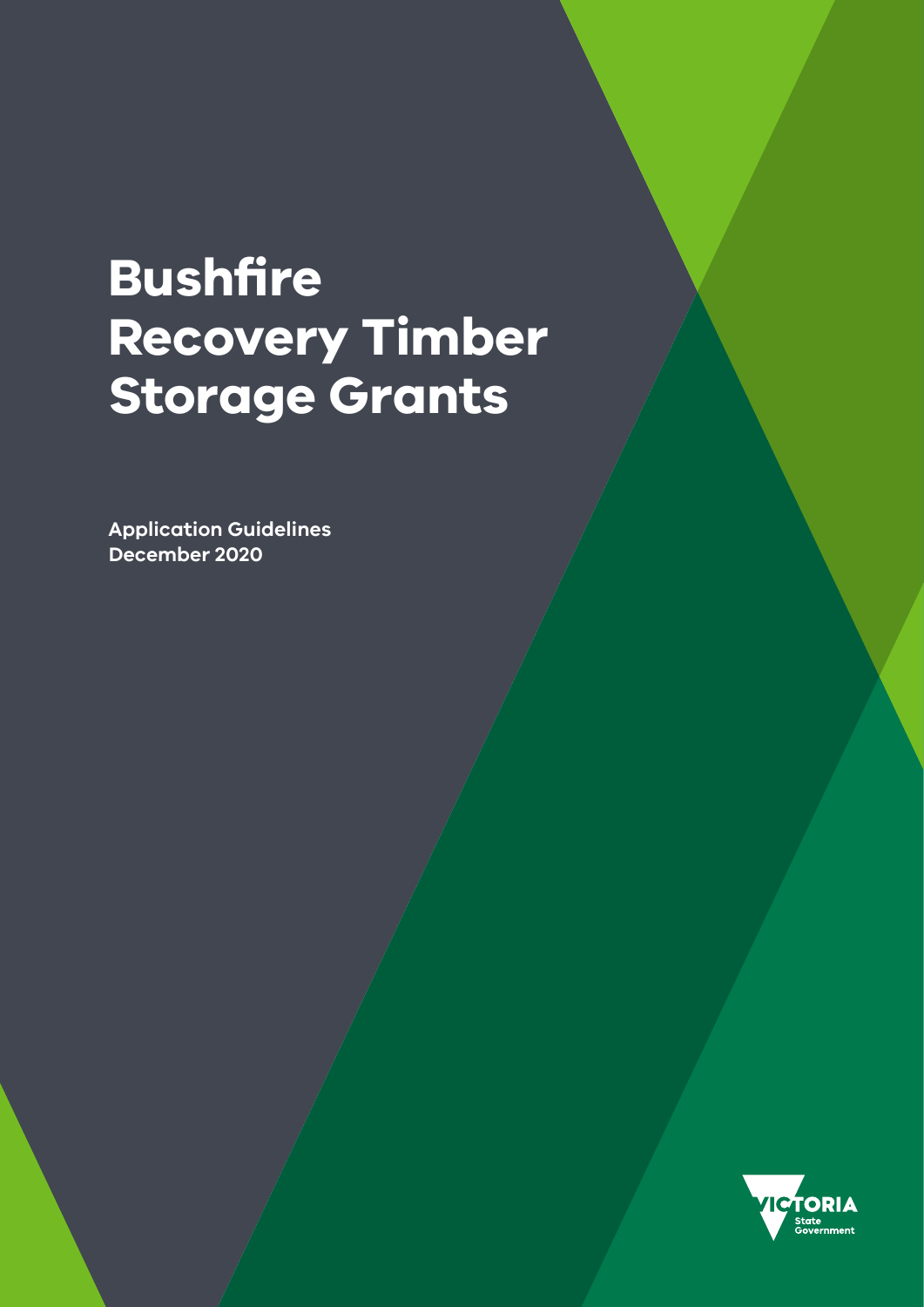# **Background**

The bushfires of summer 2019-2020 led to significant damage of softwood plantations in North-East Victoria and native forests in Eastern Victoria.

The Victorian Government has developed the Bushfire Recovery Timber Storage Grants as part of the Commonwealth Government's Salvage Storage Fund to provide funding support for timber processors that are processing bushfire affected timber. The funding will be made available to forestry entities impacted by the bushfires, the coronavirus (COVID-19) pandemic and will support the storage of unprocessed and processed wood products.

### **DESCRIPTION AND OBJECTIVES**

The Bushfire Recovery Timber Storage Grants will assist privately owned wood processing facilities in maximising the amount of burnt timber that can be accepted by processors. The timber industry is attempting to recover as much of the burnt material before the logs deteriorate and are no longer a viable resource.

The objective of the Bushfire Recovery Timber Storage Grants is to assist businesses with the costs of burnt timber storage of unprocessed logs and processed wood products sourced from Victorian fire affected forests.

Bushfire Recovery Timber Storage Grants is a \$2.5 million fund supporting the storage of 125,000 green metric tonne of salvage timber.

The Bushfire Recovery Timber Storage Grants will support Eligible Projects (further detail below) to reduce the increased cost associated with storing additional timber above business as usual amounts, including:

- the storage of unprocessed bushfire affected timber under sprinklers
- the storage of processed wood products in a stable dry state that has been produced from bushfire affected timber.

### **FUNDING ASSISTANCE AND LIMITS**

The grant amount available for a proposed project will be based upon the volume of bushfire affected timber that the applicant is proposing beyond their business as usual amounts.

The grant amount will consist of a rate at \$20.00 per green metric tonne (GMT) for salvaged timber that is taken in above business as usual planned deliveries from 1 January 2020 to 30 June 2021. Retrospective costs incurred for eligible projects can be included in the application. Applicants will be eligible for a grant based on the \$20.00 per GMT rate multiplied by the additional actual volume of salvage timber stored and verified.

The maximum grant that can be obtained under the Bushfire Recovery Timber Storage grants is \$500,000, that is, 25,000 GMT of additional salvaged timber.

Larger grants may be considered on a case by case basis.

Should the fund be oversubscribed, the volume of timber that successful applicants can receive a payment for may be reduced on a pro-rata basis. The pro-rata calculation will be based upon a qualitative assessment of the proposed project and how this project best delivers on the policy outcomes.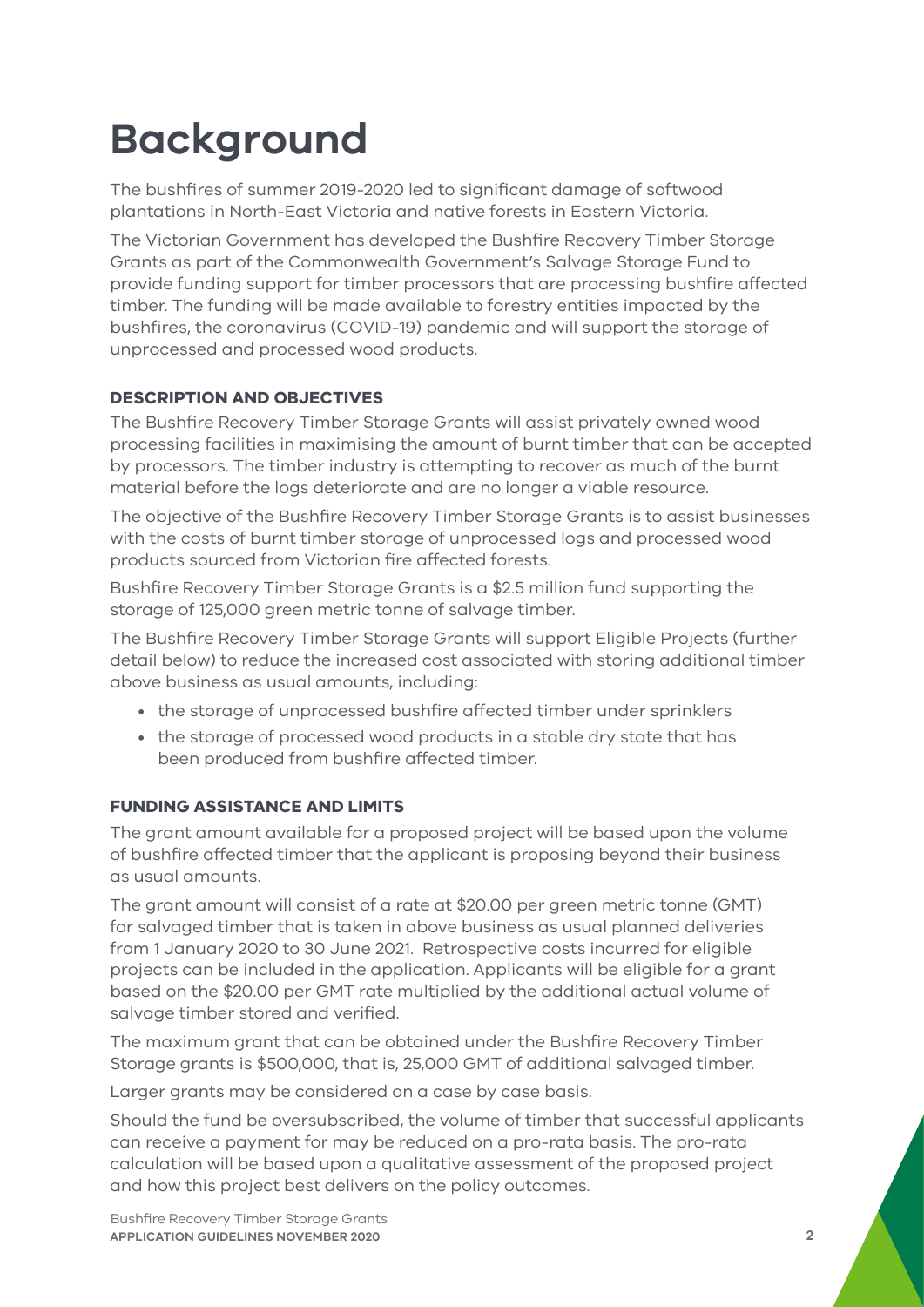#### **WHO CAN APPLY?**

Applications for a Bushfire Recovery Timber Storage grant are invited from businesses that:

- have an existing and operational timber processing facility
- have an Australian Business Number (ABN)
- conduct business operations within Victoria
- meet all the industrial relations obligations as an employer in accordance with the National Employment Standards under the *Fair Work Act 2009 (Cth).*

#### **ELIGIBLE PROJECTS**

Activities funded under the Bushfire Recovery Timber Storage Grants include (but are not limited to):

- costs associated with the storage facilities of burnt salvage timber (unprocessed and/ or processed)
- log, chip or sawn timber storage and warehousing facilities
- water sprinkling infrastructure
- dry storage infrastructure
- rental and leasing costs
- machine equipment and hire
- costs for new or leased warehousing capacity for sawn timbers
- capital and other costs for stockpiling of woodchip
- infrastructure and equipment required for wet log storage
- additional costs for water including additional licences, and appropriate water management strategies need to be applied to ensure water is not wasted
- requests for retrospective funding, where projects have commenced (i.e. equipment purchased, contracts entered into or construction has begun) or have been completed prior to receiving funding approval

to increase the storage capacity for salvage timber.

The following activities would generally not be considered for a Bushfire Recovery Timber Storage grant:

- event sponsorship
- projects requiring ongoing funding from the Victorian Government
- ongoing operating costs or salary subsidies
- costs to meet regulatory requirements
- purchase of vehicles
- purchase of property
- telecommunication service improvements and access road upgrades
- costs covered or claimed by insurance.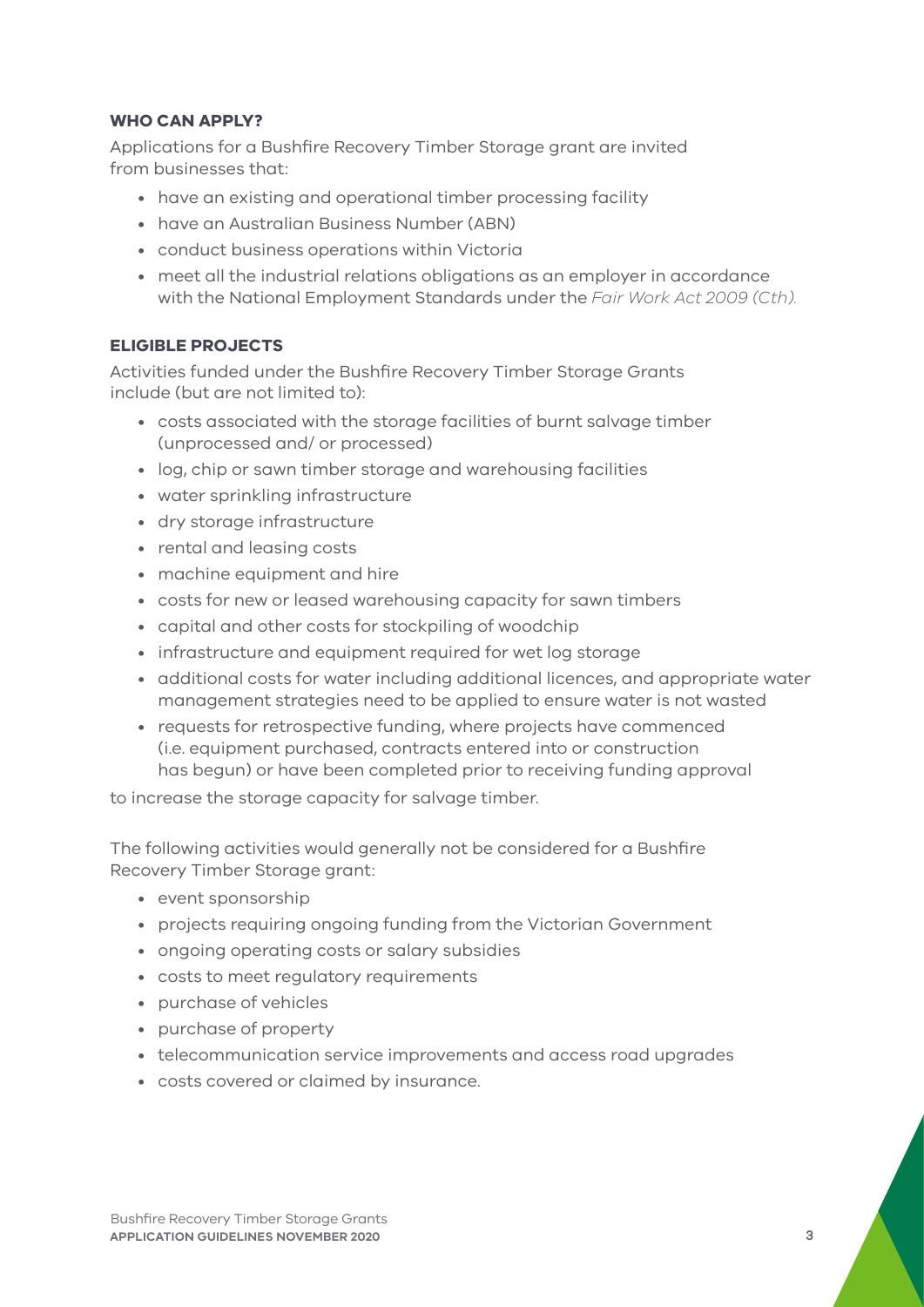#### **FUND TIMELINE**

The round will open on 2 December 2020 and close on the 16 December 2020 (two weeks). Successful applicants will be advised in early 2021. The grant amounts for funded projects will be paid up to 15 May 2021. No further funding will be available after this date. Applicants must ensure that they will be able to commence the project prior to this date.

#### **Duration of the funded project**

A successful applicant must have executed all contracts (including with subcontractors) for the delivery of Bushfire Recovery Timber Storage Grants projects by 30 April 2021.

The commitment above will be a legally binding obligation under the grant agreement.

#### **Condition of applying**

These guidelines and any discussions you may have with a representative of the Department of Jobs, Precincts and Regions (department) are for information only and do not constitute advice.

Applicants should seek independent advice before making an application or entering into a grant agreement.

Applications are at the cost of the applicant.

The department makes no representation that a grant of funds will be made to any applicant and reserves the right to make no funds available under the Bushfire Recovery Timber Storage Grants.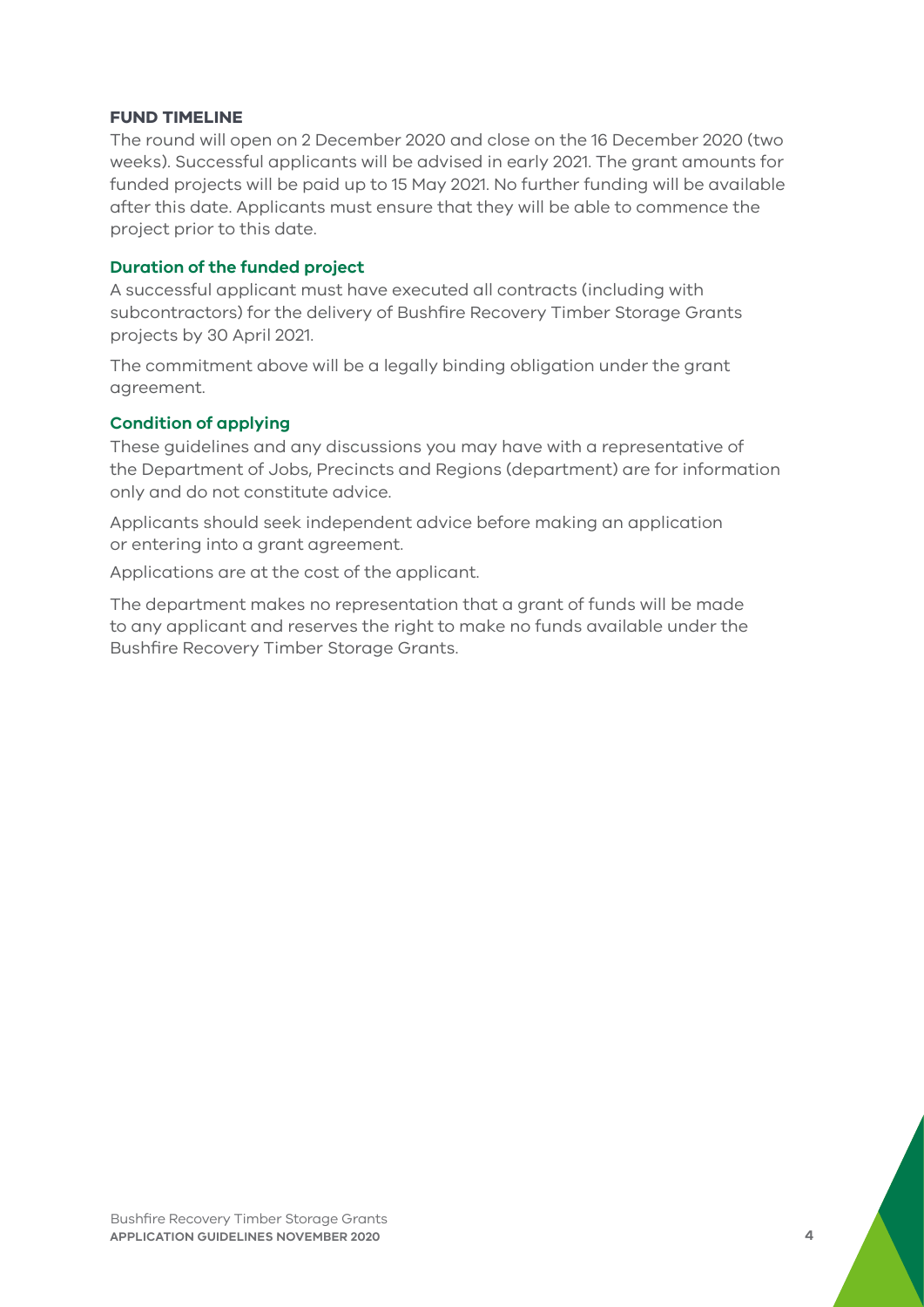# **Application and Assessment Process**

### **APPLICATION OPENING AND CLOSING DATES**

Applications for the Bushfire Recovery Timber Storage Grants will open 2 December 2020 and will close on 16 December 2020. Applications may be submitted at any time between the opening and closing dates. Applications submitted outside of these dates will not be considered.

### **APPLICATION PROCESS**

To ensure the suitability of projects, all applicants will need to undertake the following process.

#### **Step 1: Prior to application**

Prior to submitting an application form, applicants are advised to:

- Read these guidelines to establish eligibility
- If required, contact your local Victorian Forestry Plan representative on P: 1800 318 182 or E: [victorianforestryplan@djpr.vic.gov.au](mailto:victorianforestryplan@djpr.vic.gov.au) for further information.

#### **Step 2: Prepare an application**

- Complete an application form including an outline of the proposed project, including indicative budget, storage volume to be created and timeline
- Evidence of business as usual volumes from the 1 January 2020 to the 30 June 2021 and additional volumes of salvage timber throughput during this time period
- Outline how the proposed project will support current operations, maintain or grow employment
- The application form and instructions can be found at rdv.vic.gov.au/[timber-storage-g](https://www.rdv.vic.gov.au/grants-and-programs/bushfire-recovery-timber-storage-grants)rants

#### **Step 3: Assessment process**

All eligible applications will be assessed by an evaluation panel who will make recommendations to the Minister for Agriculture and any other relevant ministers for final consideration.

The department evaluation panel will review the applications against the following criteria (see next page).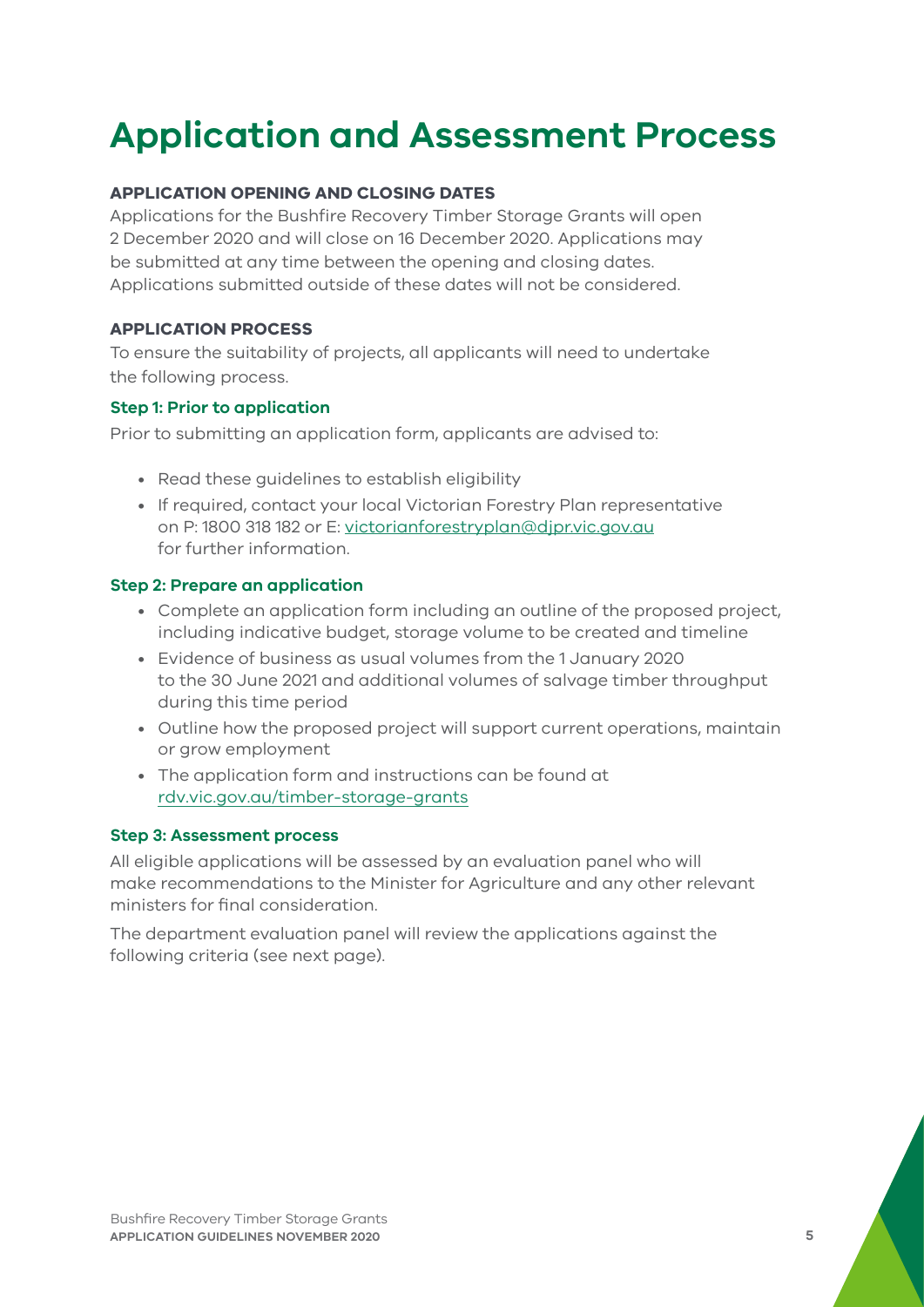### **ASSESSMENT CRITERIA**

| <b>ASSESSMENT CRITERIA</b>                                                                                                                                                                                                                                                                                                                                                                                                                                                                                     | <b>WEIGHTING</b> |
|----------------------------------------------------------------------------------------------------------------------------------------------------------------------------------------------------------------------------------------------------------------------------------------------------------------------------------------------------------------------------------------------------------------------------------------------------------------------------------------------------------------|------------------|
| <b>1. Project Quality</b><br><b>Assessed on:</b><br>the quality of the proposed project to support storage<br>$\bullet$<br>of salvage timber and the recovery of timber.<br><b>Threshold requirements</b><br>• the project is reasonably well outlined, scoped and<br>shows how it will support the business process<br>additional salvage timber above the business<br>as usual quantities.                                                                                                                   | 40%              |
| 2. Project Impact<br><b>Assessed on:</b><br>• the volume of additional salvaged timber indicated<br>in the application<br>time period the salvage timber will be maintained<br>$\bullet$<br>in storage<br>• the extent to which the proposed project has the<br>potential to maintain or create jobs due to bringing<br>forward salvage timber processing.<br><b>Threshold requirements</b><br>the applicant has identified the storage requirements<br>$\bullet$<br>and employment outcomes for the business. | 30%              |
| 3. Organisational Capability and Capacity<br><b>Assessed on:</b><br>the extent to which the business has the required<br>resources and skills to manage and implement the<br>project, including a budget.<br><b>Threshold requirements</b><br>the application includes a reasonable implementation<br>$\bullet$<br>plan outlining the key project people, budget and other<br>resources required and has identified a timeline.                                                                                | 30%              |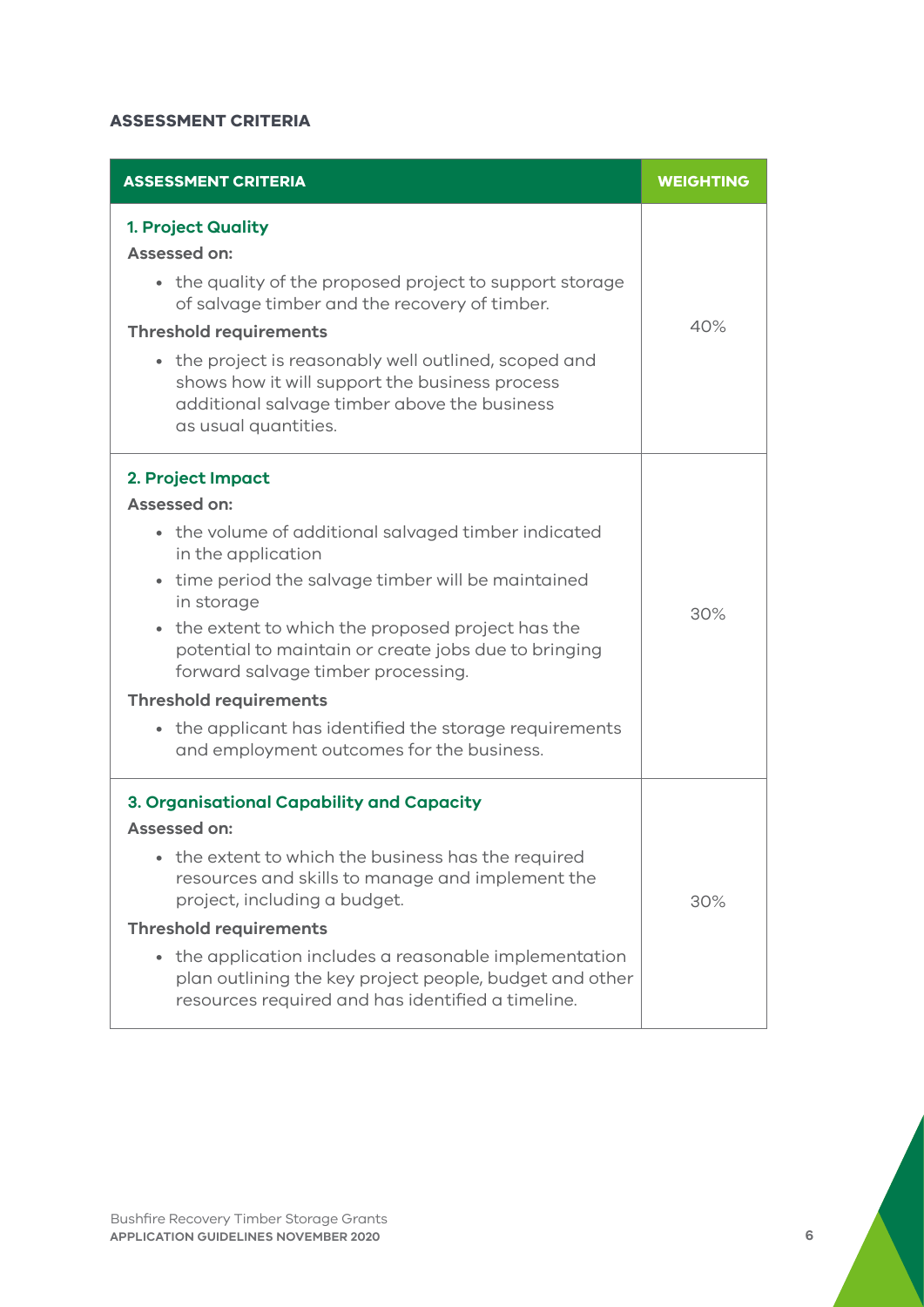#### **Step 4: Due diligence**

A financial risk assessment will be required for grants greater than \$50,000. Applicants will be required to submit their Australian Taxation Office compliance reports (balance sheet and profit & loss statements) for the past three years.

Where the latest financial report is more than six months old, up-to-date management or interim accounts (profit & loss and balance sheet) will be requested.

#### **Step 5: Funding agreement**

#### **Approval**

An applicant should expect to learn the outcome of their application for a Bushfire Recovery Timber Storage Grants in early 2021.

All applicants will receive a letter confirming the outcome of the application. Feedback will be provided to the unsuccessful applicants by the department.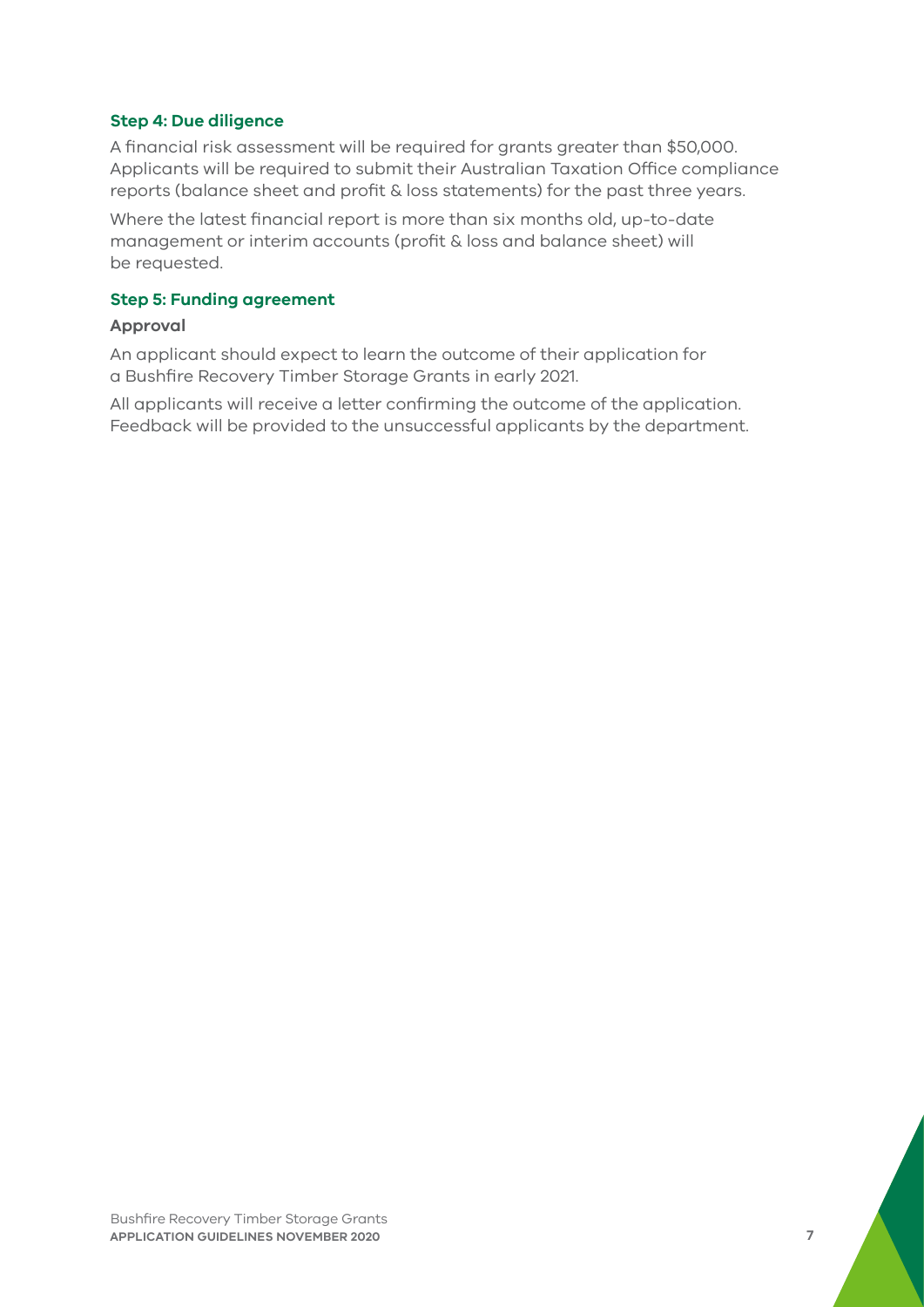# **Compliance and Governance**

### **INFORMATION ONLY**

The department reserves the right to make changes to these guidelines as required.

Any changes to the guidelines will not affect the eligibility of the applicants and applications made prior to the date of publication of any update.

#### **PROJECT COSTING TREATMENT OF GST**

Applicants should note that all project costs included in the application must be exclusive of GST.

Applicants must have an Australian Business Number (ABN) and be registered for GST or provide written advice from the Australian Taxation Office that no withholding tax is required to be withheld from the grant payment.

### **CONDITIONS OF FUNDING**

Successful applicants will be issued with a letter of offer that remains valid for 30 days.

The applicant accepts the letter of offer which is a non-binding legal agreement until the execution of the formal grant agreement between both parties. The grant agreement will be provided by the department and will set out the terms and conditions upon which the government provides the grant.

Grant agreements are legally enforceable documents that clearly set out the obligations of both parties. The grant agreement aims to protect the Victorian Government's interests and ensure the efficient and effective use of public money.

It also ensures there is appropriate recognition of Victorian Government support in project-related publications, media releases and promotional material.

Grant agreements can be signed by an authorised person to bind the organisation and will:

- describe the purpose for which the funding must be used
- set out any requirements or conditions that must be met prior to the payment of a grant instalment
- outline agreed milestones and project outcomes that must be achieved before payment of a grant instalment.

Further information regarding the finalisation of plans, quotes and budgets maybe requested.

Once the grant agreement has been signed, the applicant will be required to actively manage and deliver the project and provide accurate progress reports to the department. During a project, the department may conduct site visits as necessary.

Successful applicants must execute a grant agreement and commence the project within two months from the date of the funding offer.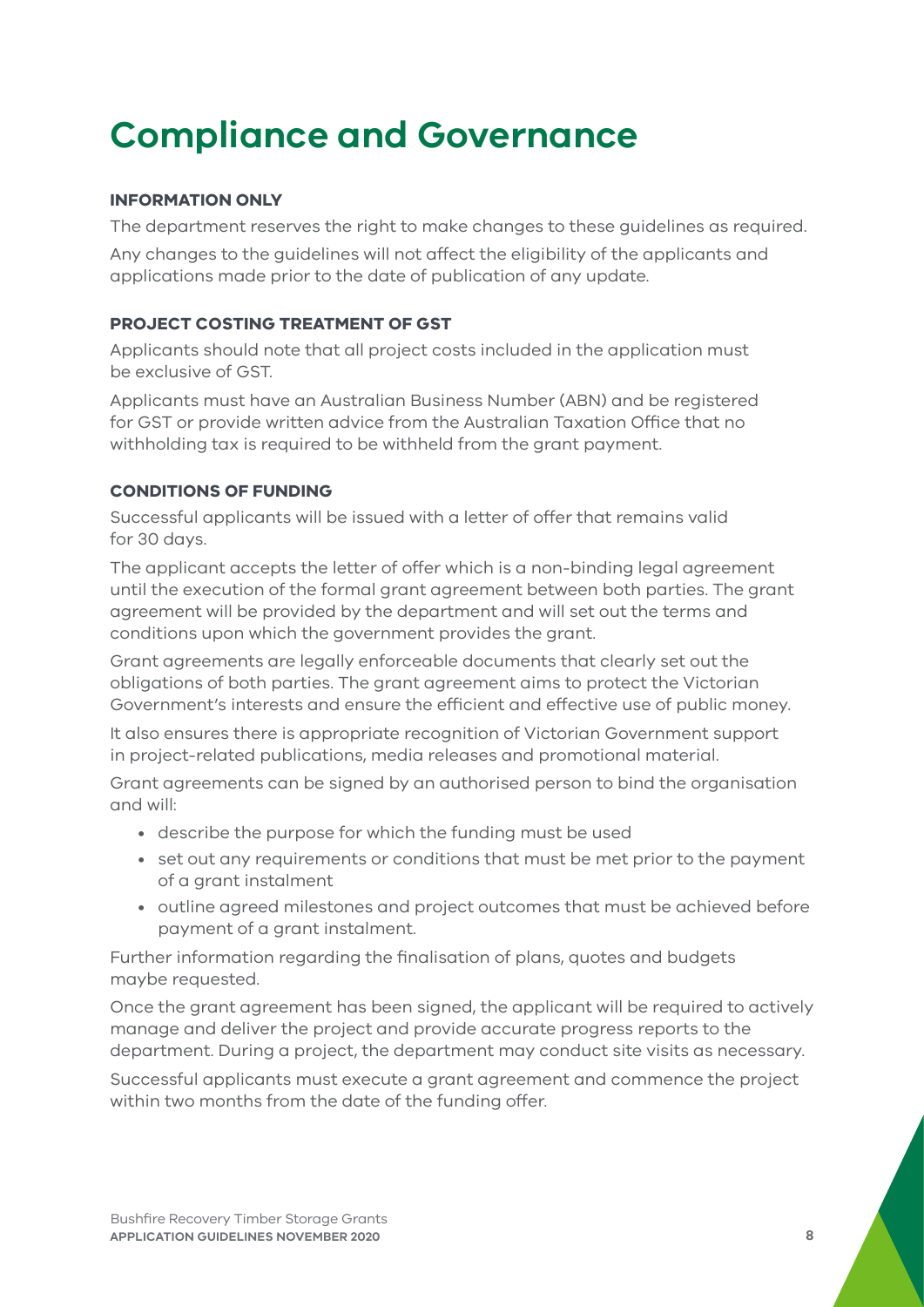If a project does not commence within this timeframe the grant will be reviewed by the department.

Details of the project will remain confidential until the project is formally announced by the Victorian Government.

# **Monitoring, evaluation and reporting**

Successful applicants will be required to cooperate with an evaluation which is undertaken during and/or after completion of the project.

After completion of the project, applicants must submit annual evaluation reports assessing the project's success in meeting its stated objectives, outputs and outcomes. Depending on the significance of the project, these evaluation reports may be required for up to three years following completion of the funded project.

The department reports on grants and programs it administers. The reporting includes the identity of successful applicants and projects, and where applicable, deviates from or expectations to the assessment and approvals processes set out in these guidelines.

## **Acknowledgement**

Successful applicants must liaise with the department to coordinate any events or announcements related to the activity. Successful applicants may be required to contribute information on activity outcomes for the state to use in communications materials.

# **Further support**

A representative of the department will be available to provide additional support to applicants particularly to identify specific requirements and broader opportunities for each participant business.

Applicants requiring further information should contact a Victorian Forestry Plan representative on P: 1800 318 182 or E: [victorianforestryplan@djpr.vic.gov.au](mailto:victorianforestryplan@djpr.vic.gov.au) for further details.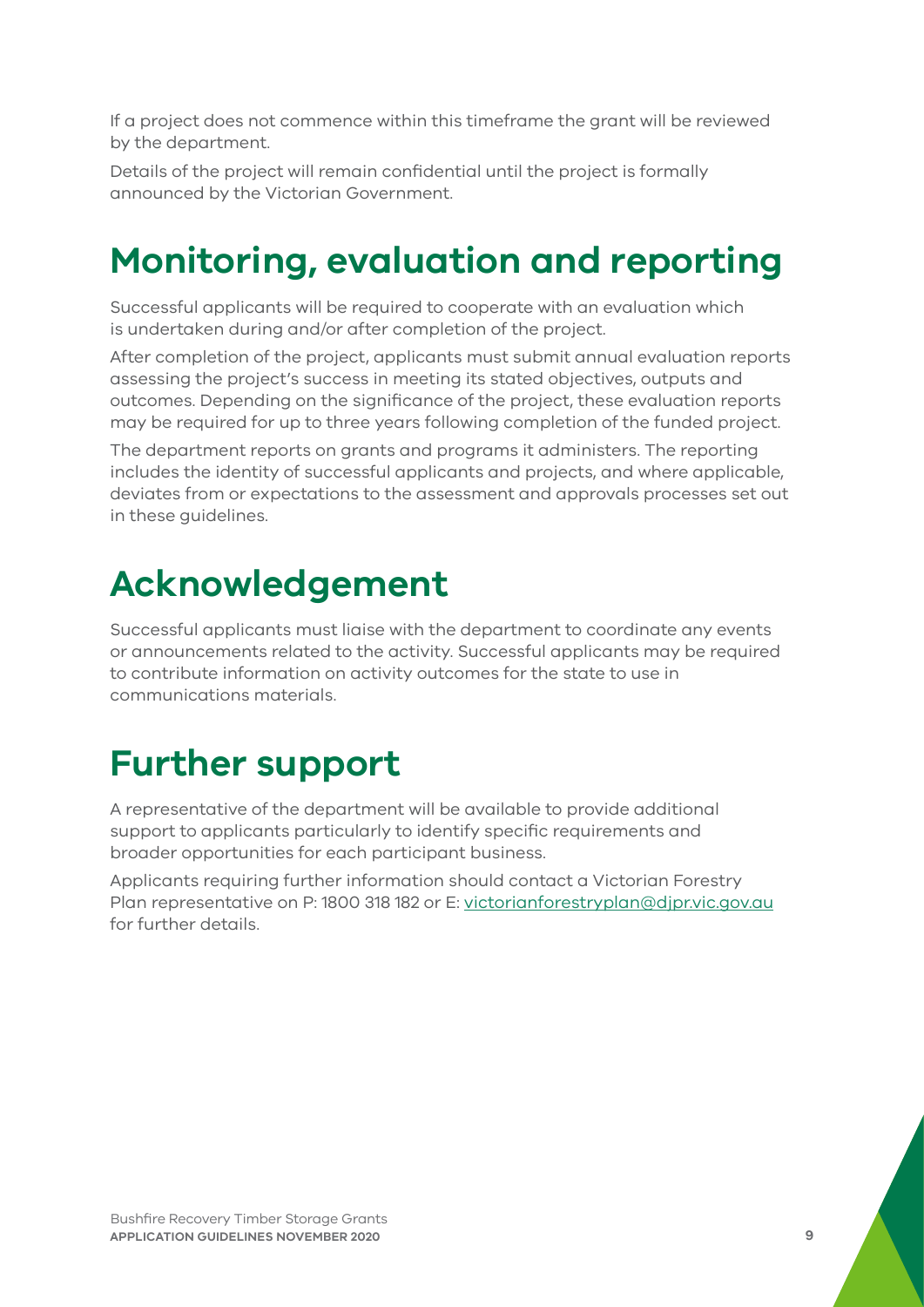# **Privacy**

Any personal information about the applicant or a third party in the application will be collected by the department for the purpose of grant administration. This information may be provided to other Victorian Government agencies for the purposes of assessing applications.

If personal information about third parties is included in the application, the applicant must ensure that those third parties are aware of the contents of this privacy statement and the contents of the Department of Jobs, Precincts and Regions Privacy Policy available from the Privacy Officer (details below).

Any personal information about the applicant or a third party in correspondence will be collected, held, managed, used, disclosed or transferred in accordance with the provisions of the *Privacy and Data Protection Act 2014 (Vic), Health Records Act 2001 (Vic)* and other applicable laws.

The Department of Jobs, Precincts and Regions is committed to protecting the privacy of personal information. The department's privacy policy is available from:

#### **Privacy Officer**

Department of Jobs, Precincts and Regions GPO Box 2392 Melbourne, VIC 3001, AUS E: [privacy@ecodev.vic.gov.au](mailto:privacy@ecodev.vic.gov.au)

Enquiries about access to information about you held by DJPR should be directed to:

#### **Freedom of Information Manager**

Department of Jobs, Precincts and Regions GPO Box 2392 Melbourne, VIC 3001, AUS E: [foi@ecodev.vic.gov.au](mailto:foi@ecodev.vic.gov.au)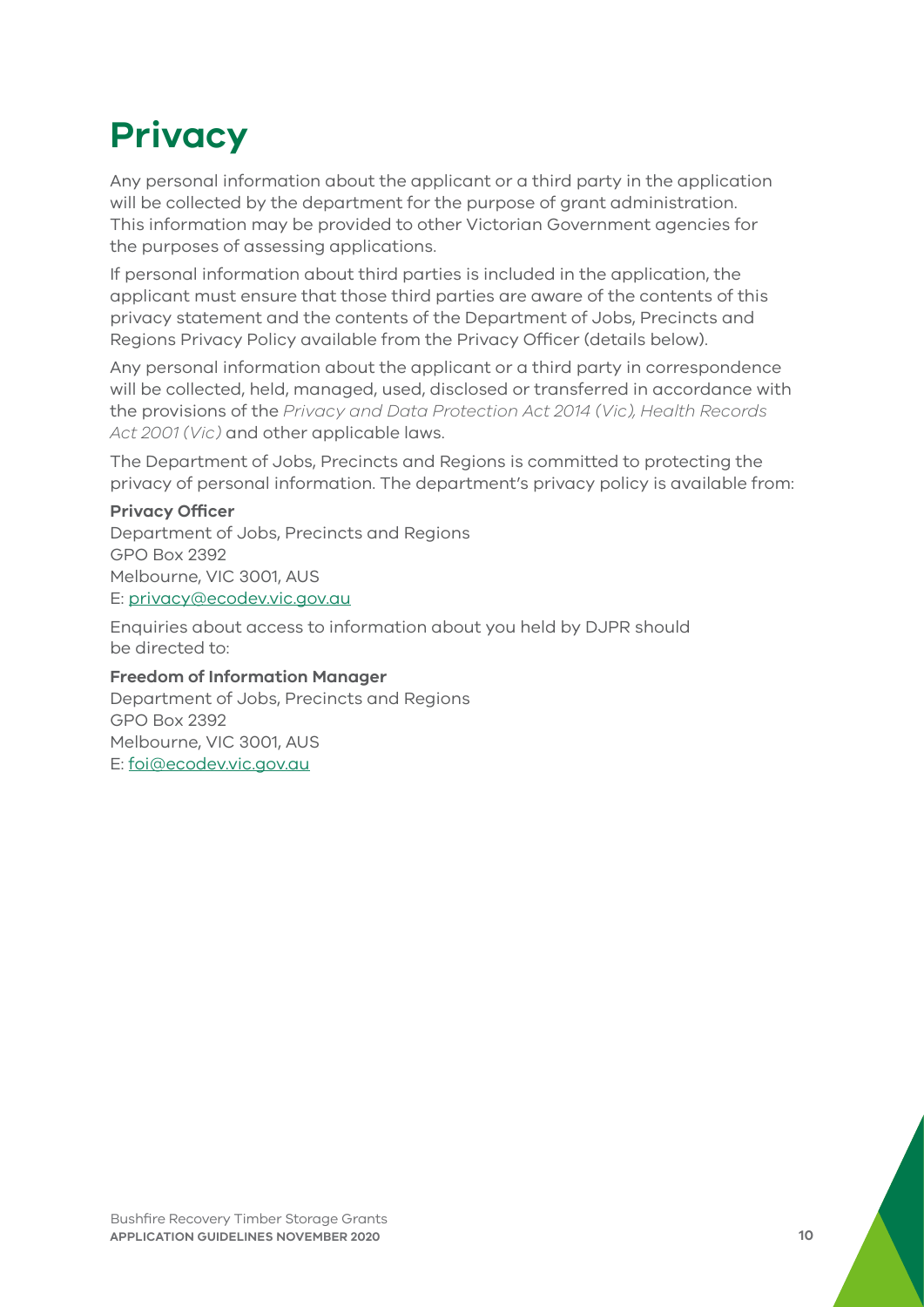### **Step‑by Step Application Guide**

**Read the Program Guidelines to establish eligibility**

**If required, contact your Victorian Forestry Plan representative to discuss the program** 

**Complete an online [Application form](https://businessvic.secure.force.com/PublicForm?id=BRTSGApplication)**

**Applicant will receive a letter confirming the outcome of the application (successful/unsuccessful)**

**Successful applicants will receive a letter of offer, valid for 30 days**

**The department issues a grant agreement outlining the scope of the project, milestone and activity deliverable dates**

**Project implementation**

**Payments are made on evidence of the project milestones being met and completed** 

**Post Completion Evaluation Report**